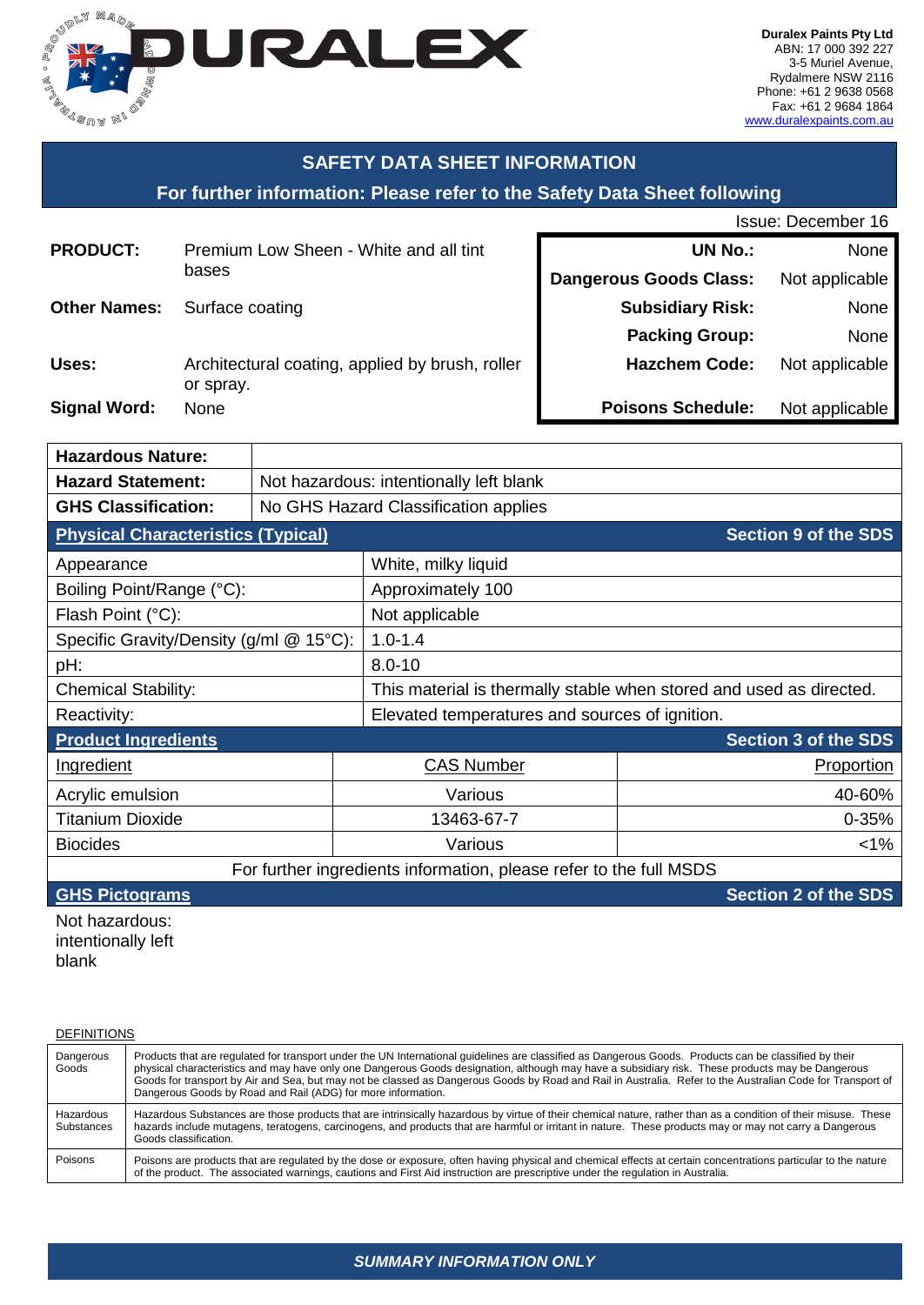

## **SAFETY DATA SHEET PREMIUM LOW SHEEN WHITE AND ALL TINT BASES**

## **1. IDENTIFICATION**

| <b>Product Name:</b>      | Premium Low Sheen - White and all tint bases              |
|---------------------------|-----------------------------------------------------------|
| <b>Other Names:</b>       | Surface coating                                           |
| <b>Chemical Family:</b>   | <b>Acrylic Paint</b>                                      |
| <b>Molecular Formula:</b> | Not known                                                 |
| <b>Recommended Use:</b>   | Architectural coating, applied by brush, roller or spray. |
| Supplier:                 | Duralex Paints Pty Ltd.                                   |
| ABN:                      | 17 000 392 227                                            |
| <b>Address:</b>           | 3-5 Muriel Avenue, Rydalmere NSW 2116                     |
| Telephone:                | +61 2 9638 0568                                           |
| Fax:                      | +61 2 9684 1864                                           |
| <b>Emergency Phone:</b>   | +61 2 9638 0568                                           |
| All other inquiries:      | +61 2 9638 0568                                           |

# **2. HAZARDS IDENTIFICATION**

## **Hazard Nature**

#### **Hazard Category**

This section is intentionally left blank

#### **GHS Classification**

No GHS Hazard Classification applies

#### **GHS Pictograms**

Not hazardous: intentionally left blank

#### **Hazard Statement**

Not hazardous: intentionally left blank

#### **Hazard Statements**

## **Precautionary Statements**

Date of Issue: 19 December 2016 **Emergency Number: +61 2 9638 0568** Date of Review: January 2021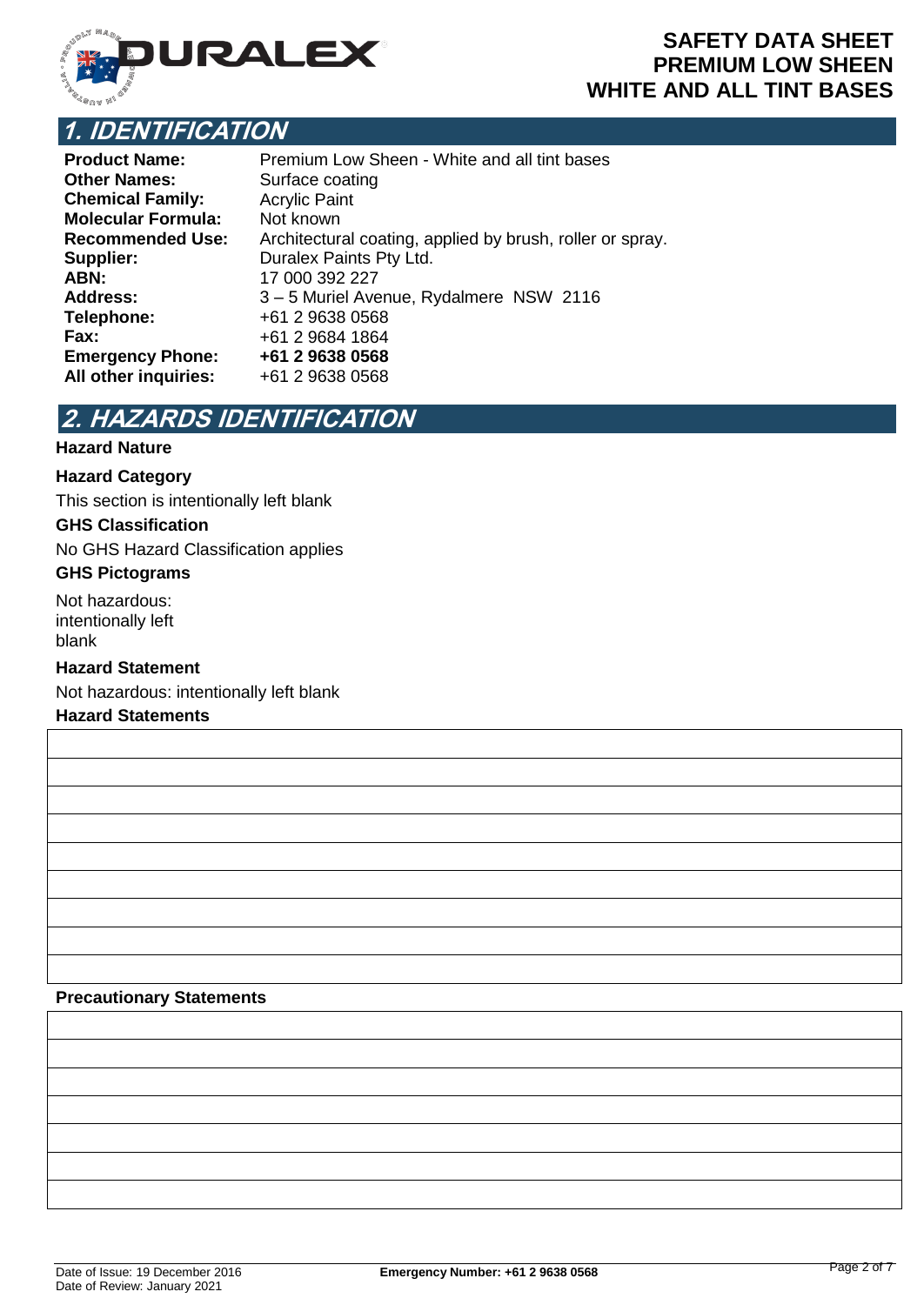

**Dangerous Goods Classification** Not applicable **Poisons Schedule** Not applicable **Signal Word** None

## **3. COMPOSITION: Information on Ingredients**

| <b>Chemical Ingredient</b>                         | <b>CAS Number</b> | Proportion (% v/v) |
|----------------------------------------------------|-------------------|--------------------|
| Acrylic emulsion                                   | Various           | 40-60%             |
| <b>Titanium Dioxide</b>                            | 13463-67-7        | $0 - 35%$          |
| <b>Biocides</b>                                    | Various           | $< 1\%$            |
| Other non hazardous ingredients<br>including water | Various           | <b>Balance</b>     |
|                                                    |                   |                    |
|                                                    |                   |                    |
|                                                    |                   |                    |
|                                                    |                   |                    |

## **4. FIRST AID MEASURES**

## **For advice, contact Poisons Information Centre (Phone Australia: 13 1126) or a doctor.**

## **Ingestion**

If swallowed, DO NOT induce vomiting. Give a glass of water to drink. Never give anything by mouth to an unconscious patient. Keep at rest. Seek medical advice.

## **Eye Contact**

Flush eyes with large amounts of water until irritation subsides. Seek medical attention.

#### **Skin Contact**

Flush area with large amounts of water and wash area with soap if available. Remove contaminated clothing, including shoes, and launder before reuse. Seek medical attention for skin irritations.

## **Inhalation**

Using proper respiratory protection, immediately remove the affective victim from exposure. Administer artificial respiration if breathing has stopped. Keep at rest. Seek immediate medical attention.

#### **First Aid Facilities**

Provide eye baths and safety showers.

#### **Medical Attention**

Treat according to symptoms.

## **5. FIRE FIGHTING MEASURES**

Shut off product that may 'fuel' a fire if safe to do so. Allow trained personnel to attend a fire in progress providing fire fighters with this Safety Data Sheet. Prevent extinguishing media from escaping to drains and waterways.

#### **Suitable Extinguishing Media**

If material is involved in a fire use water fog, fine water spray, foam or dry agent.

### **Hazards from combustion products**

Non-combustible material.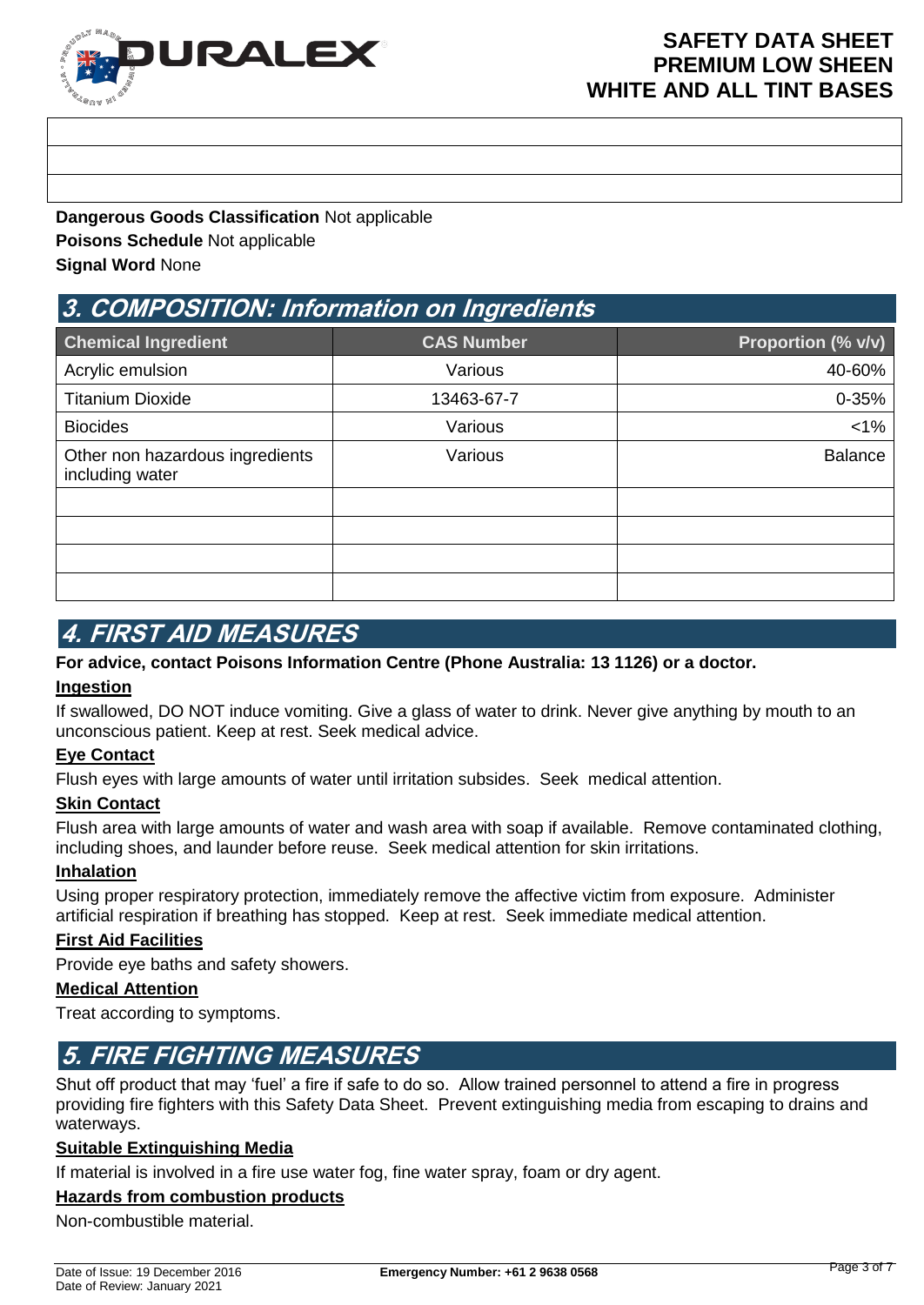

### **Precautions for fire fighters and special protective equipment**

Not combustible, however following evaporation of aqueous component residual material can burn if ignited. On burning may emit toxic fumes. Fire fighters should wear self-contained breathing apparatus and suitable protective clothing if risk of exposure to vapour or products of combustion.

#### **Hazchem Code**

Not applicable

## **6. ACCIDENTAL RELEASE MEASURES**

#### **Emergency Procedures**

Prevent product from escaping to drains and waterways. Contain leaking packaging in a containment drum. Prevent vapours or dusts from building up in confined areas. Ensure that drain valves are closed at all times. Clean up and report spills immediately.

### **Methods and materials for containment**

#### *Major Land Spill*

- Eliminate sources of ignition.
- Warn occupants of downwind areas of possible fire and explosion hazard, where present.
- Prevent product from entering sewers, watercourses, or low-lying areas.
- Keep the public away from the area.
- Shut off the source of the spill if possible and safe to do so.
- Advise authorities if substance has entered a watercourse or sewer or has contaminated soil or vegetation.
- Take measures to minimise the effect on the ground water.
- Contain the spilled product using the resources in the spill kit.
- Recover by pumping use explosion proof pump or hand pump or with a suitable absorbent material.
- Consult an expert on disposal of recovered material and ensure conformity to local disposal regulations.
- See "First Aid Measures" and "Stability and Reactivity"

#### *Major Water Spill*

- Eliminate any sources of ignition.
- Warn occupants and shipping in downwind areas of possible fire and explosion hazard, where present.
- Notify the port or relevant authority and keep the public away from the area.
- Shut off the source of the spill if possible and safe to do so.
- Confine the spill if possible.
- Remove the product from the surface by skimming or with suitable absorbent material.
- Consult an expert on disposal of recovered material and ensure conformity to local disposal regulations.
- See "First Aid Measures" and "Stability and Reactivity".

# **7. HANDLING AND STORAGE**

### **Precautions for Safe Handling**

#### **Conditions for Safe Storage**

Store in a cool, dry place away from direct sunlight. Protect containers from physical damage and check regularly for leaks. Avoid release to the environment, store in bunded areas and ensure exit drains are closed.

#### **Incompatible Materials**

Oxidising agents.

## **8. EXPOSURE CONTROLS: PERSONAL PROTECTION**

## **National Exposure Standards**

The time weighted average concentration (TWA) for this product is: No limit allocated, which means the highest allowable exposure concentration in an eight-hour day for a five-day working week. The short term exposure limit (STEL) is: No limit allocated, which is the maximum allowable exposure concentration at any time. Replacing a TWA or STEL value for some products is a Peak Limitation value (Peak): applies in this case. In addition to the exposure concentrations may be a subsidiary caution in such cases where the product is a skin sensitiser, represented as (Sen), where applies in this case.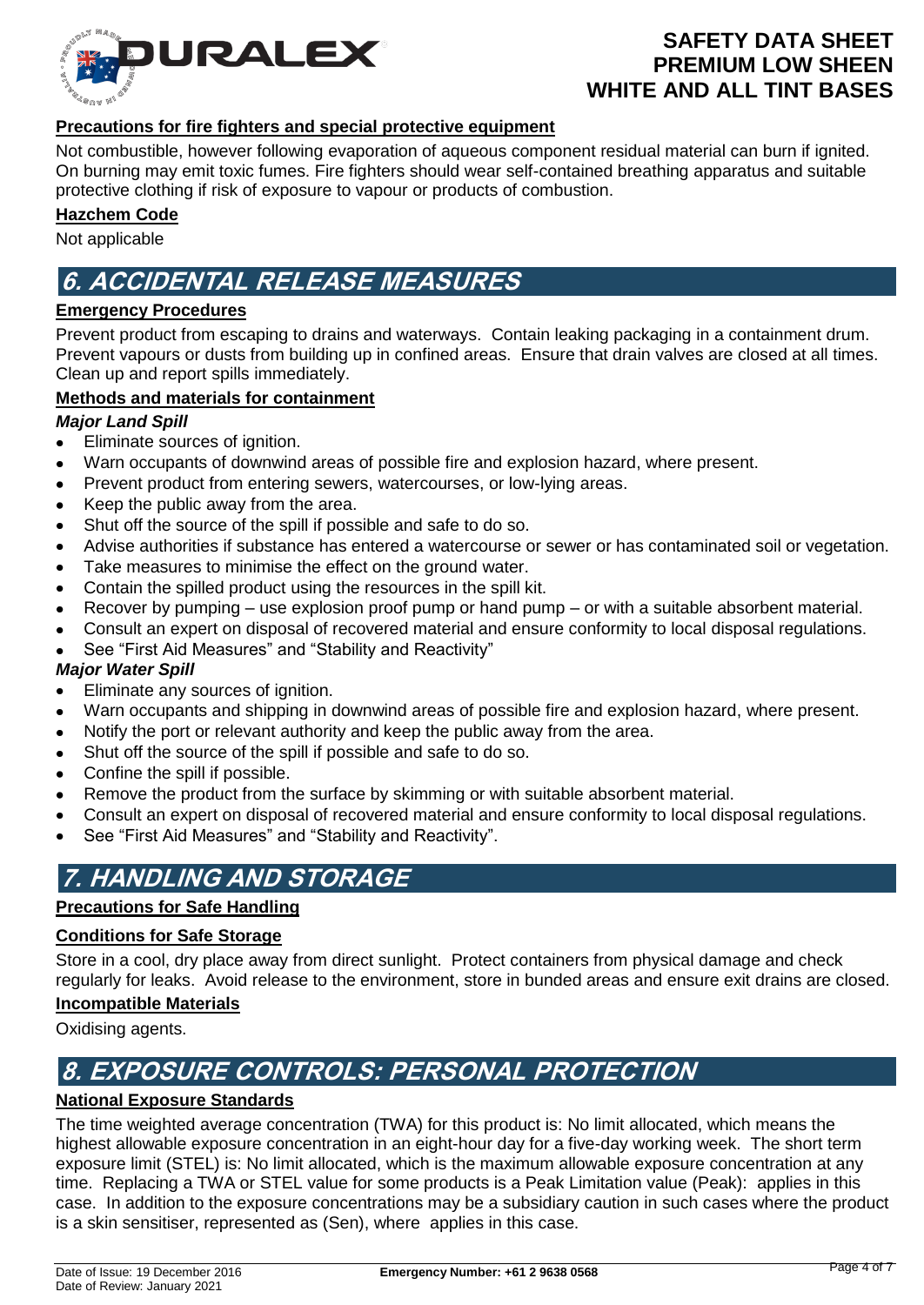

## **Biological Limit Values (BLV)**

Ingredients in this material do not have a Biological Limit Allocated.

#### **Engineering Controls: Ventilation**

The use of local exhaust ventilation is recommended to control process emissions near the source. Laboratory samples should be handled in a fume hood. Provide mechanical ventilation of confined spaces. Use explosion proof equipment.

## **Personal Protective Equipment**

**Respiratory Protection:** Where concentrations in air may approach or exceed the limits described in the National Exposure Standards, it is recommended to use a half-face filter mask to protect from overexposure by inhalation. A type 'A' filter material is considered suitable for this product.

**Eye Protection:** Always use safety glasses or a face shield when handling this product.

**Skin/Body Protection:** Always wear long sleeves, long trousers, or coveralls, and enclosed footwear or safety boots when handling this product. It is recommended that chemical resistant gloves be worn when handling this product.

## **9. PHYSICAL AND CHEMICAL PROPERTIES**

| Property                        | Unit of measurement        | <b>Typical Value</b>            |
|---------------------------------|----------------------------|---------------------------------|
| Appearance                      | None                       | White, milky liquid             |
| <b>Boiling Point/Range</b>      | $^{\circ}C$                | Approximately 100               |
| <b>Flash Point</b>              | $^{\circ}C$                | Not applicable                  |
| SG/Density (@ 15°C)             | $g/ml$ ; kgm <sup>-3</sup> | $1.0 - 1.4$                     |
| Vapour Pressure @ 20°C          | kPa                        | Not available                   |
| Vapour Density @ 20°C           | $g/ml$ ; kgm <sup>-3</sup> | Not known                       |
| <b>Autoignition Temperature</b> | $^{\circ}C$                | Not applicable                  |
| Explosive Limits in Air         | % vol/vol                  | Not applicable - Not applicable |
| Viscosity $@$ 20 $°C$           | cPs, mPas                  | 4-8 Poise                       |
| <b>Percent volatiles</b>        | % vol/vol                  | Not available                   |
| Acidity/alkalinity as pH        | None                       | $8.0 - 10$                      |
| Solubility in Water             | g/l                        | Miscible with water             |
| Other solvents                  | -                          | Not applicable                  |

The values listed are indicative of this product's physical and chemical properties. For a full product specification, please consult the Technical Data Sheet.

## **10. STABILITY AND REACTIVITY**

### **Chemical stability**

This material is thermally stable when stored and used as directed.

#### **Conditions to avoid**

Elevated temperatures and sources of ignition.

#### **Hazardous decomposition products**

Oxides of carbon and nitrogen, smoke and other toxic fumes.

#### **Hazardous reactions**

No known hazardous reactions.

### **Hazardous polymerisation**

Will not occur.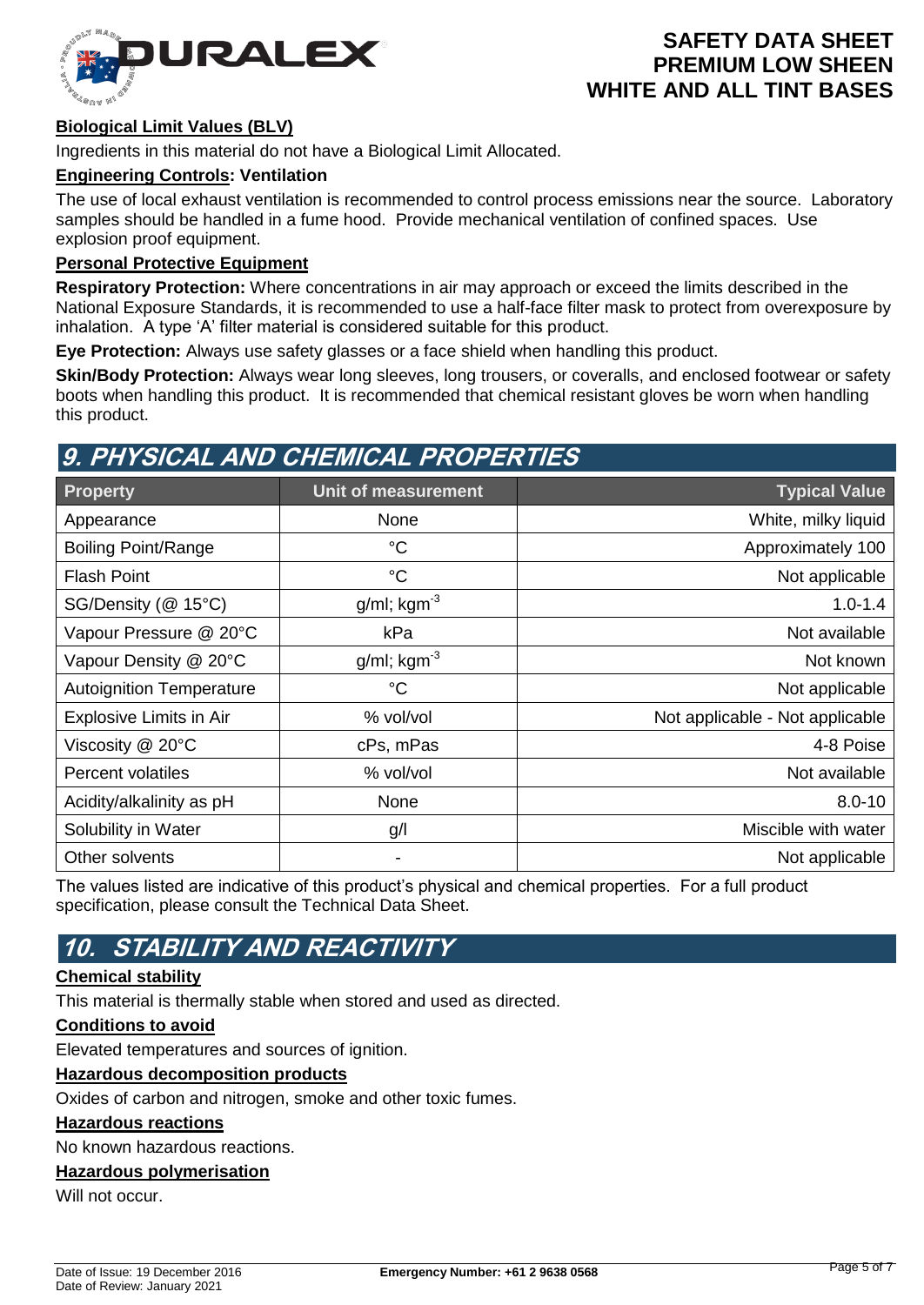

# **11. TOXICOLOGICAL INFORMATION**

## **Acute Effects**

## **Ingestion**

This material is classified non-hazardous. No known adverse effects expected however ingestion of large amounts may cause vomiting and nausea.

## **Eye Contact**

This material is classified non-hazardous. May be an eye irritant in sensitive individuals.

### **Skin Contact**

This material is classified non-hazardous. Contact with skin may result in irritation in sensitive individuals.

### **Inhalation**

This material is classified non-hazardous. Where this material is used in poorly ventilated area, at elevated temperatures or in confined spaces, vapour may cause irritation to mucous membranes and respiratory tract, headache and nausea.

## **Chronic Effects**

This material has been classified as non-hazardous.

## **Other Health Effects Information**

## **Toxicological Information**

Oral  $LD_{50}$ : Not determined. Dermal LD<sub>50</sub>: Not determined.

## **12. ECOLOGICAL INFORMATION**

## **Ecotoxicity**

## **Aquatic Toxicity:**

| Fish Toxicity $LC_{50}$ :        | No information available. |
|----------------------------------|---------------------------|
| Daphnia Magna EC <sub>50</sub> : | No information available. |
| Blue-green algae:                | No information available. |
| Green algae:                     | No information available. |

**Persistence/Biodegradability:** No information available.

**Mobility:** No information available.

## **13. DISPOSAL CONSIDERATIONS**

## **Disposal Methods**

Empty packaging should be taken for recycling, recovery or disposal through a suitably qualified or licensed contractor. Care should be taken to ensure compliance with national and local authorities. Packaging may still contain product residue that may be harmful. Ensure that empty packaging is managed in accordance with Dangerous Goods regulations.

#### **Special Precautions**

This product is not suitable for disposal by either landfill or via municipal sewers, drains, natural streams or rivers. This product should be treated and disposed through chemical waste treatment, or considered for use in recycling.

| 14. TRANSPORT INFORMATION                                                         |                      |                                       |                      |                                       |                      |  |
|-----------------------------------------------------------------------------------|----------------------|---------------------------------------|----------------------|---------------------------------------|----------------------|--|
| <b>Road and Rail Transport</b><br><b>Marine Transport</b><br><b>Air Transport</b> |                      |                                       |                      |                                       |                      |  |
| UN No.                                                                            | None                 | UN No.                                | None                 | UN No.                                | None                 |  |
| <b>Proper Shipping</b><br><b>Name</b>                                             | Premium Low<br>Sheen | <b>Proper Shipping</b><br><b>Name</b> | Premium Low<br>Sheen | <b>Proper Shipping</b><br><b>Name</b> | Premium Low<br>Sheen |  |
| <b>DG Class</b>                                                                   | Not applicable       | <b>DG Class</b>                       | None                 | <b>DG Class</b>                       | None                 |  |